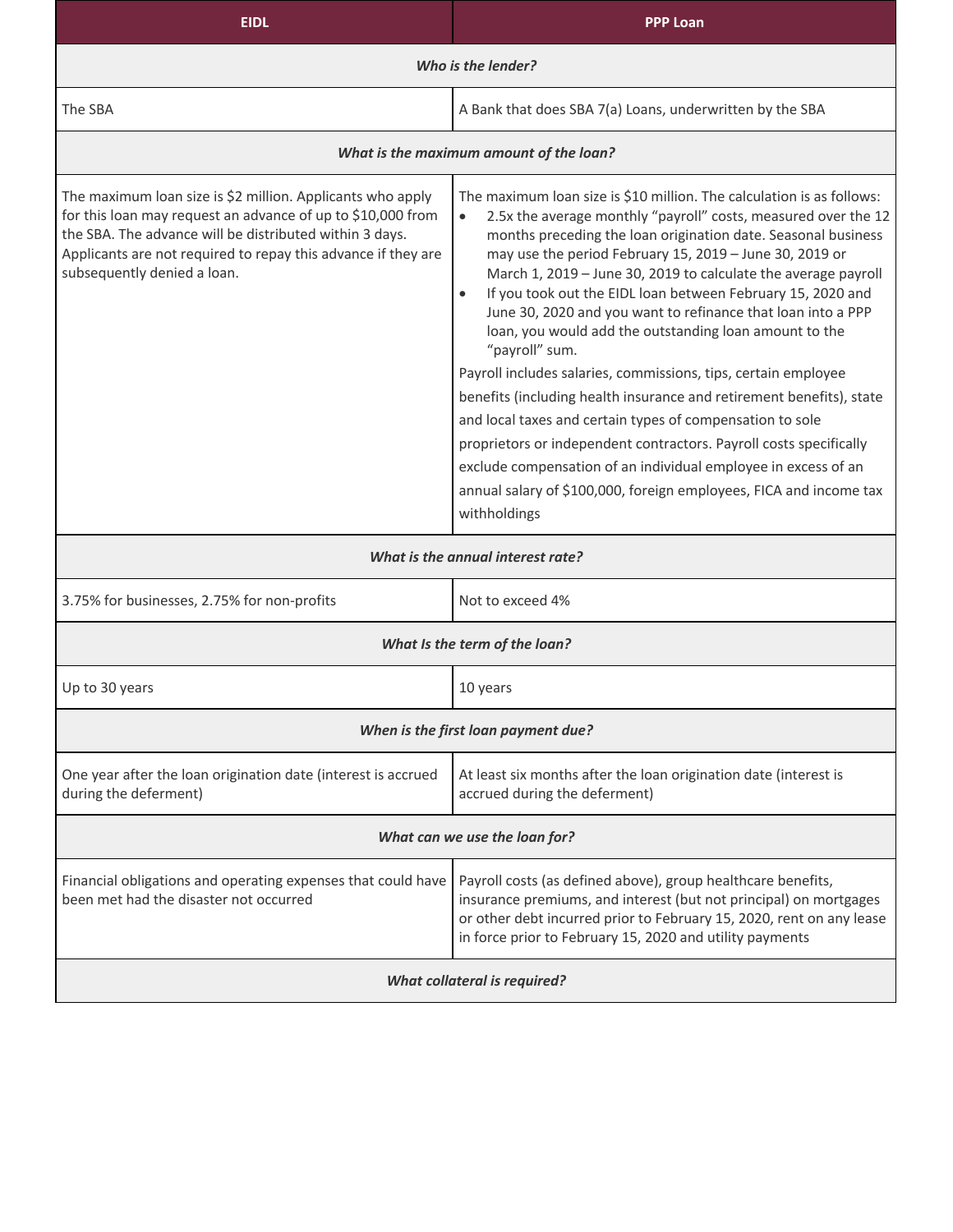| The SBA will place a UCC lien against the assets of the<br>business                                                                                                                                      | No collateral is required from either the business or its owners                                                                                                                                                                                                                                                                                                                                                                                                                                                                                                                                                                                                                                                                                                                                                                                 |  |
|----------------------------------------------------------------------------------------------------------------------------------------------------------------------------------------------------------|--------------------------------------------------------------------------------------------------------------------------------------------------------------------------------------------------------------------------------------------------------------------------------------------------------------------------------------------------------------------------------------------------------------------------------------------------------------------------------------------------------------------------------------------------------------------------------------------------------------------------------------------------------------------------------------------------------------------------------------------------------------------------------------------------------------------------------------------------|--|
| Is a personal guarantee required?                                                                                                                                                                        |                                                                                                                                                                                                                                                                                                                                                                                                                                                                                                                                                                                                                                                                                                                                                                                                                                                  |  |
| Yes, for loans > \$200,000, owners of > 20% of the business,<br>managing members of LLCs, managing partners of LPs.<br>However, no liens will be taken against real estate owned by<br>the guarantor     | No                                                                                                                                                                                                                                                                                                                                                                                                                                                                                                                                                                                                                                                                                                                                                                                                                                               |  |
| Is there a loan forgiveness program?                                                                                                                                                                     |                                                                                                                                                                                                                                                                                                                                                                                                                                                                                                                                                                                                                                                                                                                                                                                                                                                  |  |
| No                                                                                                                                                                                                       | Yes - calculated as the amount spent by the borrower during an 8-<br>week period after the origination date of the loan on: payroll costs<br>(as defined above), interest payment on any mortgage incurred<br>prior to February 15, 2020, payment of rent on any lease in force<br>prior to February 15, 2020, and payment on any utility for which<br>service began before February 15, 2020. Payroll costs are subject to<br>the same exclusions as noted above                                                                                                                                                                                                                                                                                                                                                                                |  |
| <b>What reduces the forgiveness?</b>                                                                                                                                                                     |                                                                                                                                                                                                                                                                                                                                                                                                                                                                                                                                                                                                                                                                                                                                                                                                                                                  |  |
| N/A                                                                                                                                                                                                      | The amount forgiven is reduced based on failure to maintain the<br>average number of full-time equivalent employees versus the<br>period from either February 15, 2019, through June 30, 2019, or<br>January 1, 2020, through February 29, 2020, as selected by the<br>borrower. The amount forgiven is also reduced to the extent that<br>compensation for any individual making less than \$100,000 per year<br>is reduced by more than 25% measured against the most recent full<br>quarter. Reductions in the number of employees or compensation<br>occurring between February 15, 2020, and 30 days after enactment<br>of the CARES Act will generally be ignored to the extent that<br>reductions are reversed by June 30, 2020. Forgiven amounts will<br>not constitute cancellation of indebtedness income for federal tax<br>purposes. |  |
| Do I need to have filed my 2019 Taxes to apply?                                                                                                                                                          |                                                                                                                                                                                                                                                                                                                                                                                                                                                                                                                                                                                                                                                                                                                                                                                                                                                  |  |
| No, 2019 Taxes do not have to be filed prior to applying for<br>the loan. However, businesses will be asked to submit IRS<br>form 4506T, which provides the SBA with access to historical<br>tax returns | Will depend on the lender                                                                                                                                                                                                                                                                                                                                                                                                                                                                                                                                                                                                                                                                                                                                                                                                                        |  |
| How long will the loan application take?                                                                                                                                                                 |                                                                                                                                                                                                                                                                                                                                                                                                                                                                                                                                                                                                                                                                                                                                                                                                                                                  |  |
| 2-3 weeks plus an additional 5 days for funding                                                                                                                                                          | Unknown at this stage                                                                                                                                                                                                                                                                                                                                                                                                                                                                                                                                                                                                                                                                                                                                                                                                                            |  |
| Can I apply now?                                                                                                                                                                                         |                                                                                                                                                                                                                                                                                                                                                                                                                                                                                                                                                                                                                                                                                                                                                                                                                                                  |  |